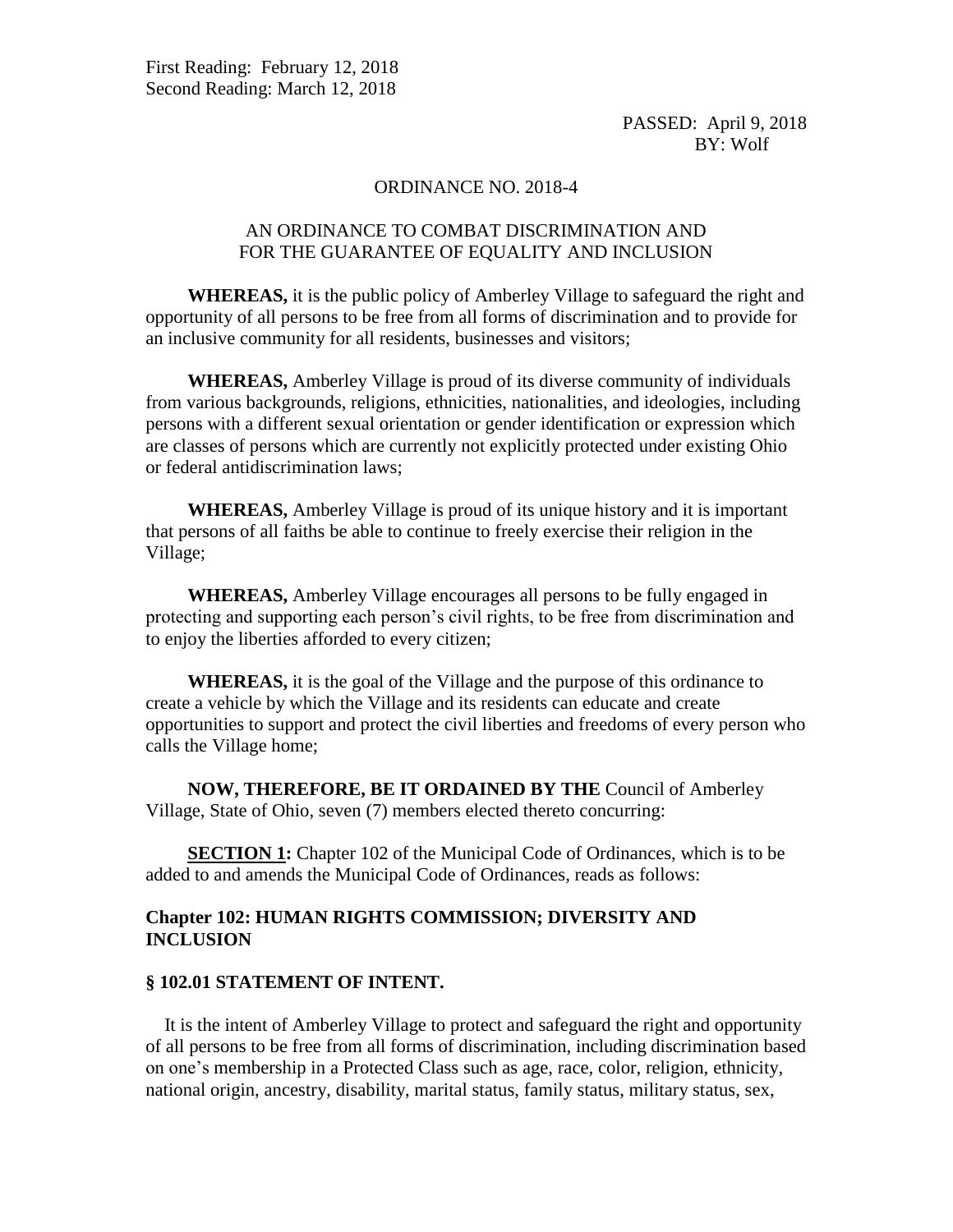gender identity or expression, or sexual orientation ("Protected Class"). The purpose of this ordinance is to promote the public health and welfare of all persons who live in, work in, or visit the Village.

 It is important to ensure equal access to employment, housing, public accommodations, and education in the Village. The denial of these rights to persons in a Protected Class is contrary to the principles of freedom and equality of opportunity and is destructive to a free and democratic society.

### **§ 102.02 DEFINITIONS.**

 All words utilized in this ordinance shall be ascribed their ordinary meaning unless otherwise defined herein.

### **§ 102.03 HUMAN RIGHTS COMMISSION; PURPOSE.**

 A non-partisan Human Rights Commission is hereby established to be known as the Amberley Village Human Rights Commission (the "Commission"). The purpose of the Commission is not to penalize, but to encourage and endeavor to bring about mutual understanding and respect among all persons, and to safeguard the right and opportunity of all persons to be free from all forms of discrimination.

### **§ 102.04 HUMAN RIGHTS COMMISSION; MEMBERS.**

 The Amberley Village Human Rights Commission shall be comprised of five members appointed as follows: one member shall be appointed by the Village Manager; one member shall be appointed by the Village Mayor; and three members shall be appointed by a majority vote of Village Council. All members of the Commission shall be residents of the Village.

 Members of the Commission shall serve voluntarily and without compensation, except for reimbursement of any reasonable and necessary expenses incurred in performance for the Commission. No member shall be a current employee, officer, elected official, agent, or contractor with the Village.

 Except for members' initial terms which shall be staggered, each member shall serve a term of three years commencing on the effective date of this Ordinance. Members shall be eligible for reappointment; however, no member shall serve more than three consecutive terms. Members shall serve beyond the end of a term until a replacement is appointed by the respective authority. A member shall be deemed to have abandoned the position and resigned upon missing three consecutive regular meetings of the Commission without being excused by the Commission as reflected in the minutes. Any vacancy shall be filled by the authority which made the initial appointment for the position. Members appointed to fill a vacancy shall serve the remainder of the term of the vacant position.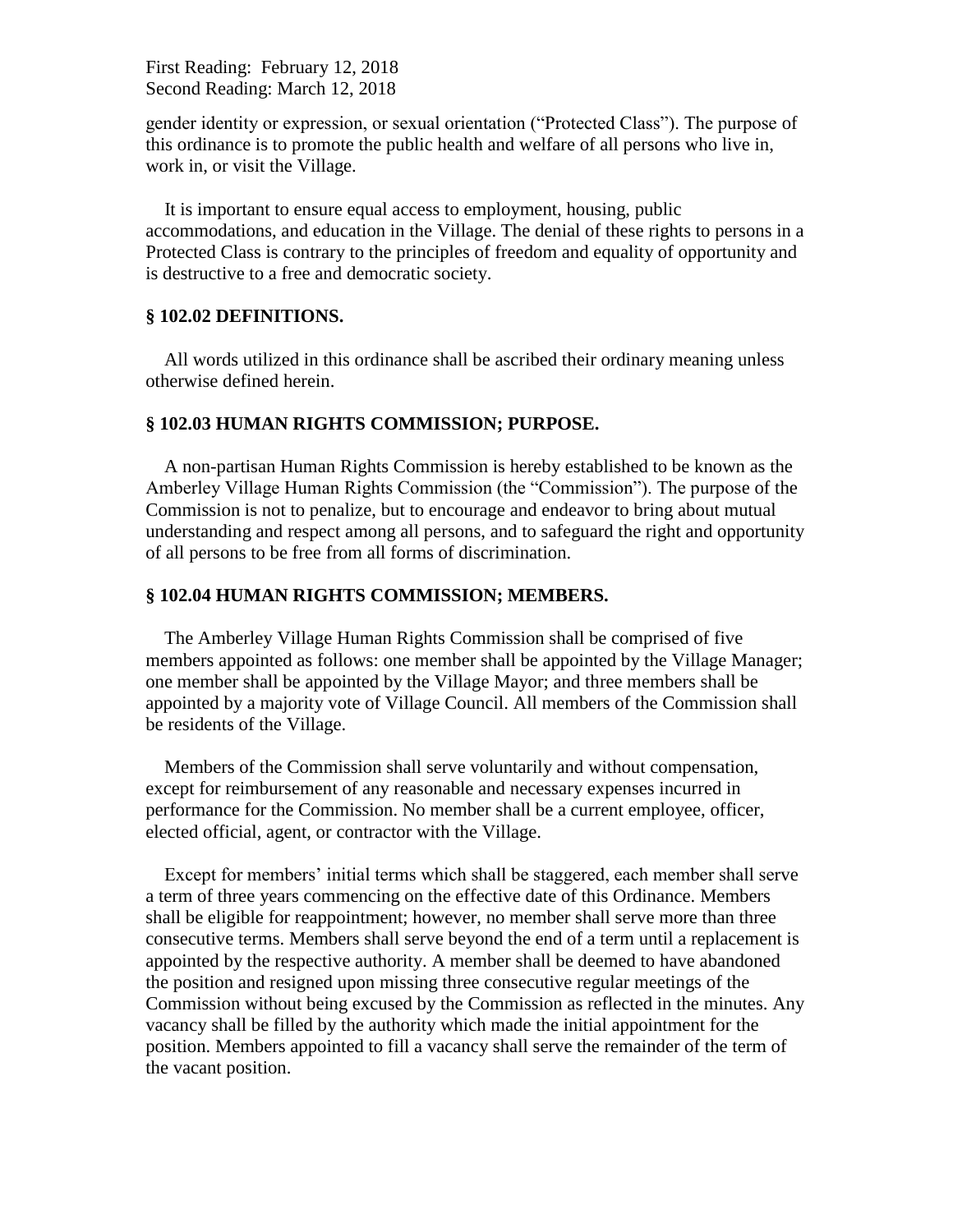# **§ 102.05 HUMAN RIGHTS COMMISSION; ORGANIZATION.**

 The Amberley Village Human Rights Commission is a non-legislative public body of the Village. The Commission shall convene the initial organizational meeting of appointed Members at its earliest opportunity. The Commission shall organize at its initial meeting by electing one Member as Chair and one Member as Vice-Chair. The Commission may select additional Members to serve as officers if found to be necessary and proper for the effective organization and operation of the Commission. Each officer shall serve for a term of one year or until a successor officer is duly elected.

# **§ 102.06 HUMAN RIGHTS COMMISSION; MEETINGS.**

 The Amberley Village Human Rights Commission shall convene at least once each year to elect officers and as otherwise requested by a Member of the Commission, the Village Manager, the Village Mayor, or the Village Council. Any three members of the Commission shall constitute a quorum for the transaction of business. The Commission may act upon a majority vote of Members present at a meeting. The Commission shall report to the Village Council at least twice every 12 months.

 Meetings of the Commission must be public according to the Ohio Sunshine Laws. Public notice of any meetings must be provided at least 48 hours in advance, and minutes must be maintained. Any documents, evidence, and other records maintained or created by the Commission or submitted to the Commission, are public records subject to the Ohio Public Records Act.

# **§ 102.07 HUMAN RIGHTS COMMISSION; POWERS AND DUTIES.**

 The Amberley Village Human Rights Commission is hereby authorized and empowered as follows:

 (a) The Commission may create and modify rules regarding its meetings, hearings, and procedures to carry out its functions. At its discretion, the Commission may accept volunteer services, including volunteer services of private legal counsel.

 (b) The Commission may create committees and sub-committees comprised of Members and other volunteers, which in its judgment will aid in effectuating the purposes of the Commission, including, but not limited to: a committee formed to study the problem of discrimination; a committee formed to foster good will, cooperation and conciliation among the diverse groups and population of the Village; and a committee formed to make recommendations to the Commission for the development and implementation of programs of formal and informal education and public awareness.

 (c) The Commission may, with the consent and approval of the Village Manager, call upon other officers, departments and agencies of the Village government to assist in its programs and projects. The Commission may recommend to Village Council policies,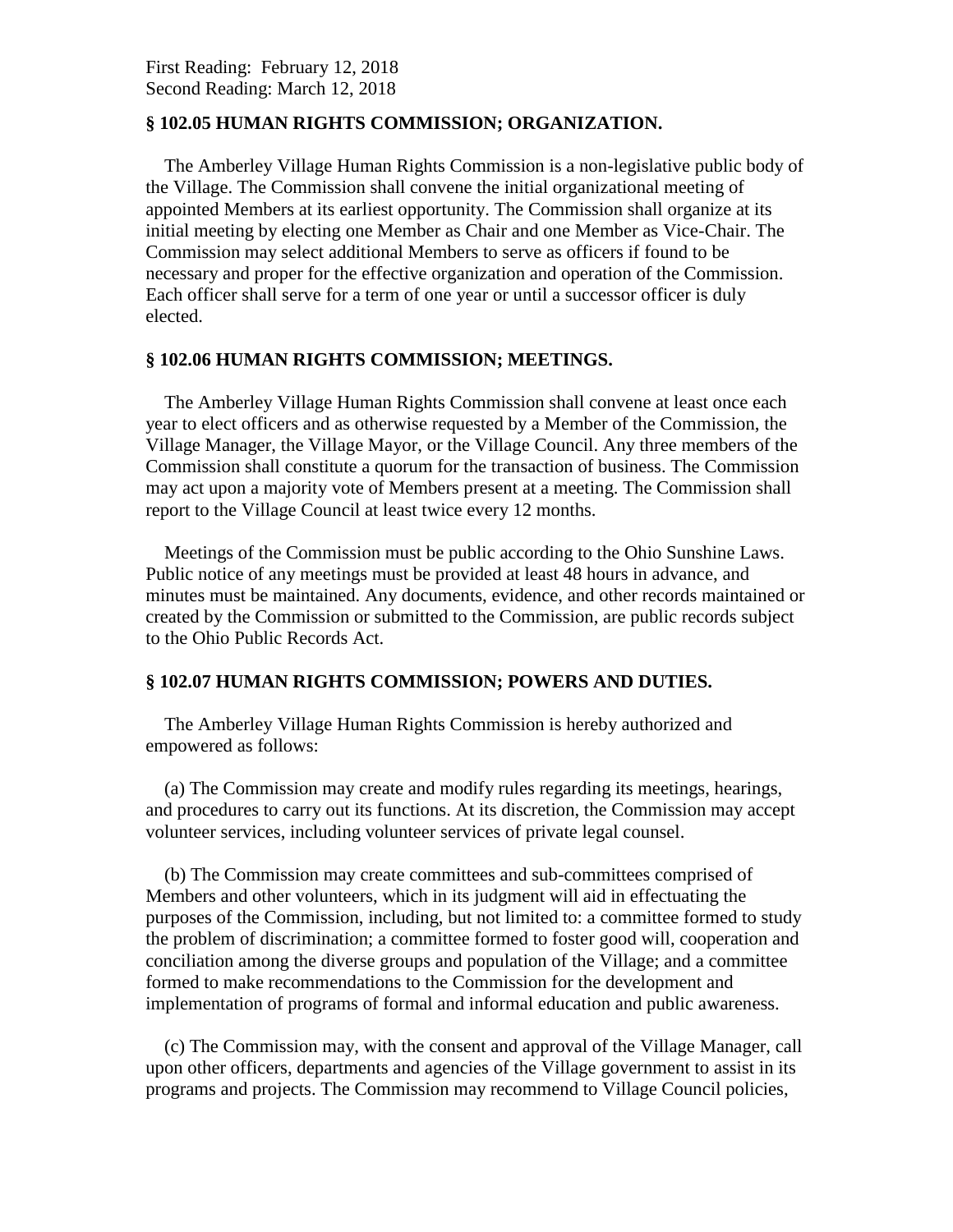procedures, practices and legislation in all relevant matters.

 (d) The Commission may enlist the cooperation of racial, religious, ethnic, community and civic organizations, and other identifiable groups of the Village, in its programs and campaigns devoted to the education and advancement of tolerance, understanding and equal protection of the law for all groups and individuals regardless of membership in a Protected Class..

 (e) The Commission may seek and accept contributions, financial or otherwise, on behalf of the Village from any person including but not limited to any private, public, governmental, charitable, religious, labor, civic or benevolent organizations, in furtherance of its mission.

 (f) The Commission may formulate and develop programs and opportunities (i.e. forums, workshops, research, and publications) to collect and disseminate information regarding the work of the Commission, to minimize or eliminate discrimination, and to promote good will among all persons who live in, work in, or visit the Village.

 (g) The Commission shall develop a program to receive and report complaints from persons who live in, work in, or visit the Village. In its discretion the Commission may seek to conciliate any complaint with the express written consent of the complainant in order to ensure equal access to employment, housing, public accommodations, and education in the Village.

 (h) The Commission shall cooperate and work with relevant federal, state and local government offices and agencies.

## **§ 102.08 PUBLIC CONTRACTS.**

 The Village shall give consideration to all contractors who have a stated inclusive policy against discrimination that is substantially similar to the Village's policy as set forth in this Chapter.

## **§ 102.099 CONSTRUCTION; NONEXCLUSIVE REMEDIES.**

 This ordinance chapter shall be liberally construed to accomplish its objectives and purposes. If any provision of this ordinance chapter is held invalid or unconstitutional by any court of competent jurisdiction, such invalidity or unconstitutionality shall not affect or invalidate the other provisions hereof, all of which are declared and shall be construed to be separate and severable.

 This Ordinance chapter does not create or establish a cause of action in any court of law or equity and shall not prevent any person from exercising any right or seeking any remedy otherwise entitled to under any other law, regulation, or policy. All remedies provided by this ordinance chapter are in addition to, and not in lieu of, other remedies.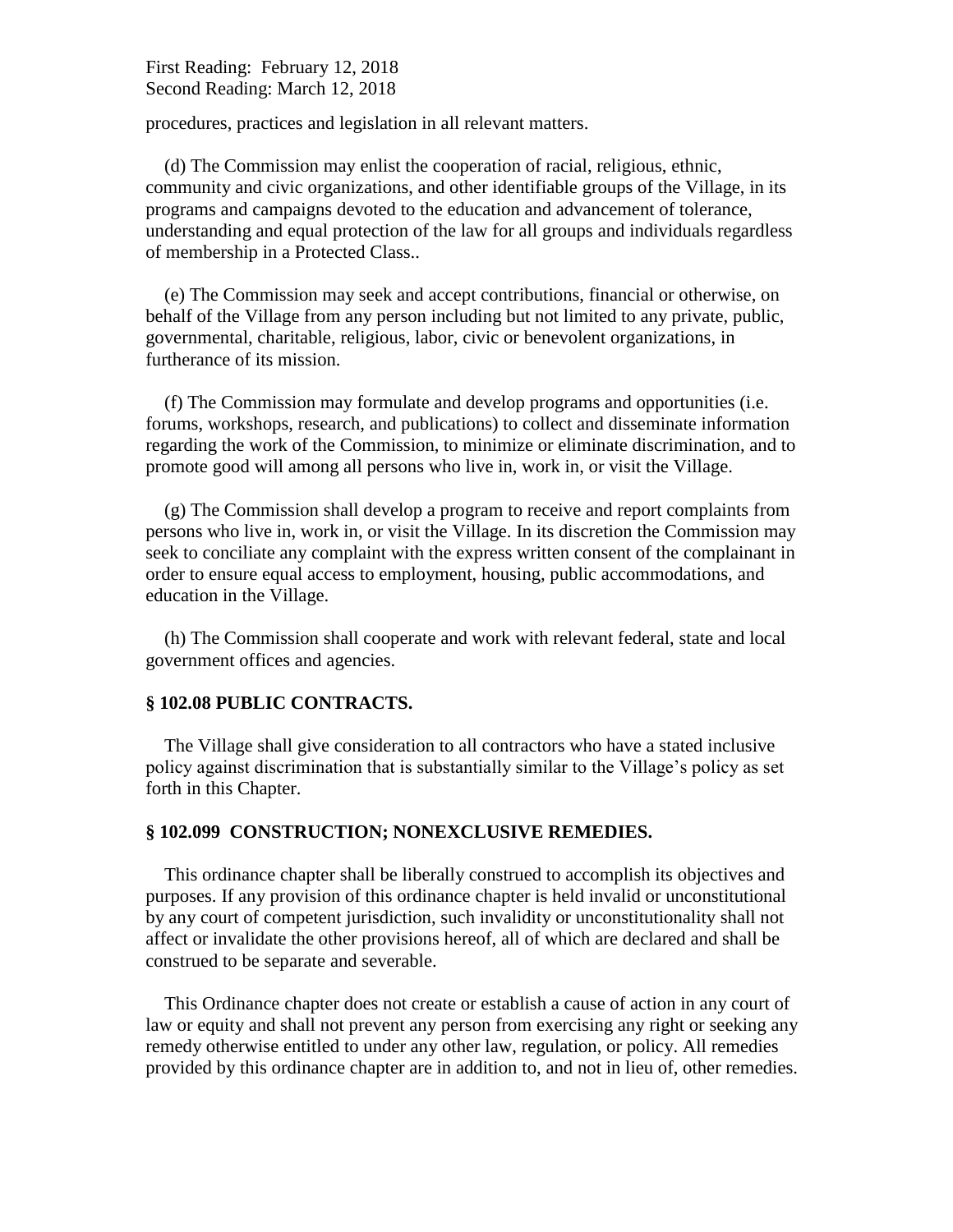**SECTION 2:** Section 135.091 of the Municipal Code of Ordinances is amended to read as follows:

## **§ 135.091 HOUSING DISCRIMINATION PROHIBITED.**

 (A) No person shall attempt to or willfully injure, intimidate, or interfere with any of the following:

 (1) Any person from renting, purchasing, selling, financing or occupying any housing accommodations; from contracting or negotiating for any housing accommodations; or from applying for or participating in any service, organization, or facility relating to the business of selling or renting housing accommodations because of race, color, religion, sex, sexual orientation, gender identification or expression, national origin, ancestry, familial status as defined in R.C. § 4112.01, military status as defined in R.C. § 4112.01, or disability as defined in R.C. § 4112.01.

(2) Any person because that person is or has been doing either of the following:

 (a) Participating in any of the activities, services, organizations, or facilities described in division (A)(1) of this section;

 (b) Affording another person or class of persons opportunity or protection so to participate in any of the activities, services, organizations, or facilities described in division  $(A)(1)$  of this section.

 (3) Any person because that person is or has been lawfully aiding or encouraging other persons to participate in any of the activities, services, organizations, or facilities described in division (A)(1) of this section, or participating lawfully in speech or peaceful assembly opposing any denial of the opportunity to so participate.

 (B) Whoever violates division (A) of this section is guilty of a misdemeanor of the first degree.

**SECTION 3:** Section 135.092 of the Municipal Code of Ordinances is amended to read as follows:

## **§ 135.092 ETHNIC INTIMIDATION.**

 (A) No person shall violate R.C. § 2903.21, 2903.22, 2909.06, or 2909.07, or R.C. §  $2917.21(A)(3)$ , (4), or (5), by reason of a person or group's membership in a Protected Class, as defined in Section 102.01 of the Village Municipal Code of Ordinances,.

 (B) Whoever violates this section is guilty of ethnic intimidation. Ethnic intimidation is an offense of the next higher degree than the offense the commission of which is a necessary element of ethnic intimidation. In the case of an offense that is a misdemeanor of the first degree, ethnic intimidation is a felony to be prosecuted under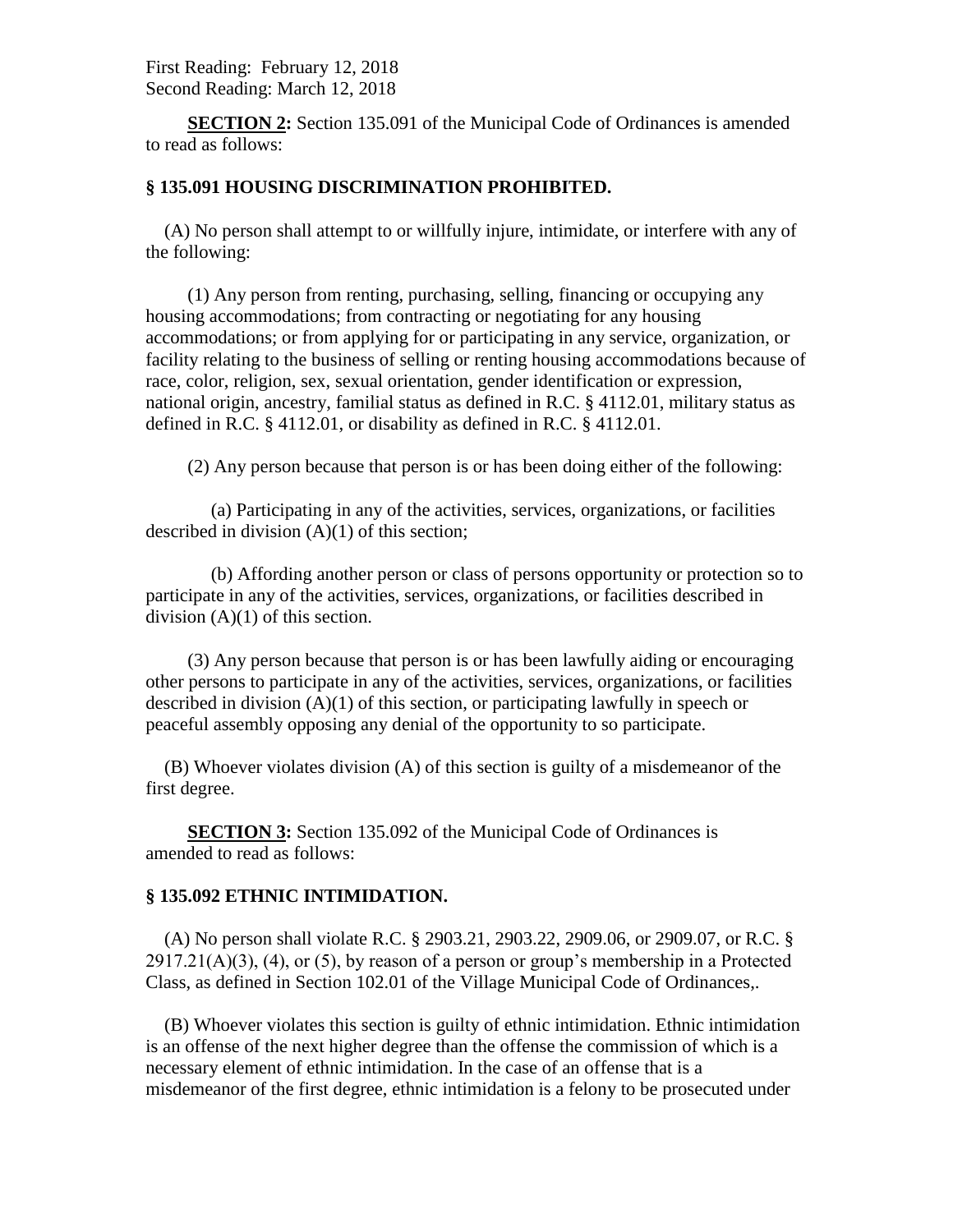appropriate state law.

 **SECTION 4:** The initial terms of Members of the HRC as set forth under Section 102.04 as adopted above shall be staggered as follows: Of the three appointments by the Village Council, one member shall be appointed for one year, one member shall be appointed for two years, and one member shall be appointed for three years; the Mayor's appointment shall be for an initial term of three years; the Manager's appointment shall be for an initial term of two years.

**SECTION 5:** If any provision of this ordinance is declared to be invalid or unenforceable, the remaining provisions shall remain valid and in full force and effect.

**SECTION 6:** That this ordinance shall take effect and be in force at the earliest date allowed by law.

Passed this 9<sup>th</sup> day of April 2018.

Mayor Thomas C. Muething

Attest:

Nicole Browder, Clerk of Council

Ordinance Vote:

Moved: Wolf Seconded: Conway

| Muething       | Aye |
|----------------|-----|
| Wolf           | Aye |
| <b>Bardach</b> | Aye |
| Conway         | Aye |
| Hattenbach     | Aye |
| Kamine         | Aye |
| Warren         | Aye |